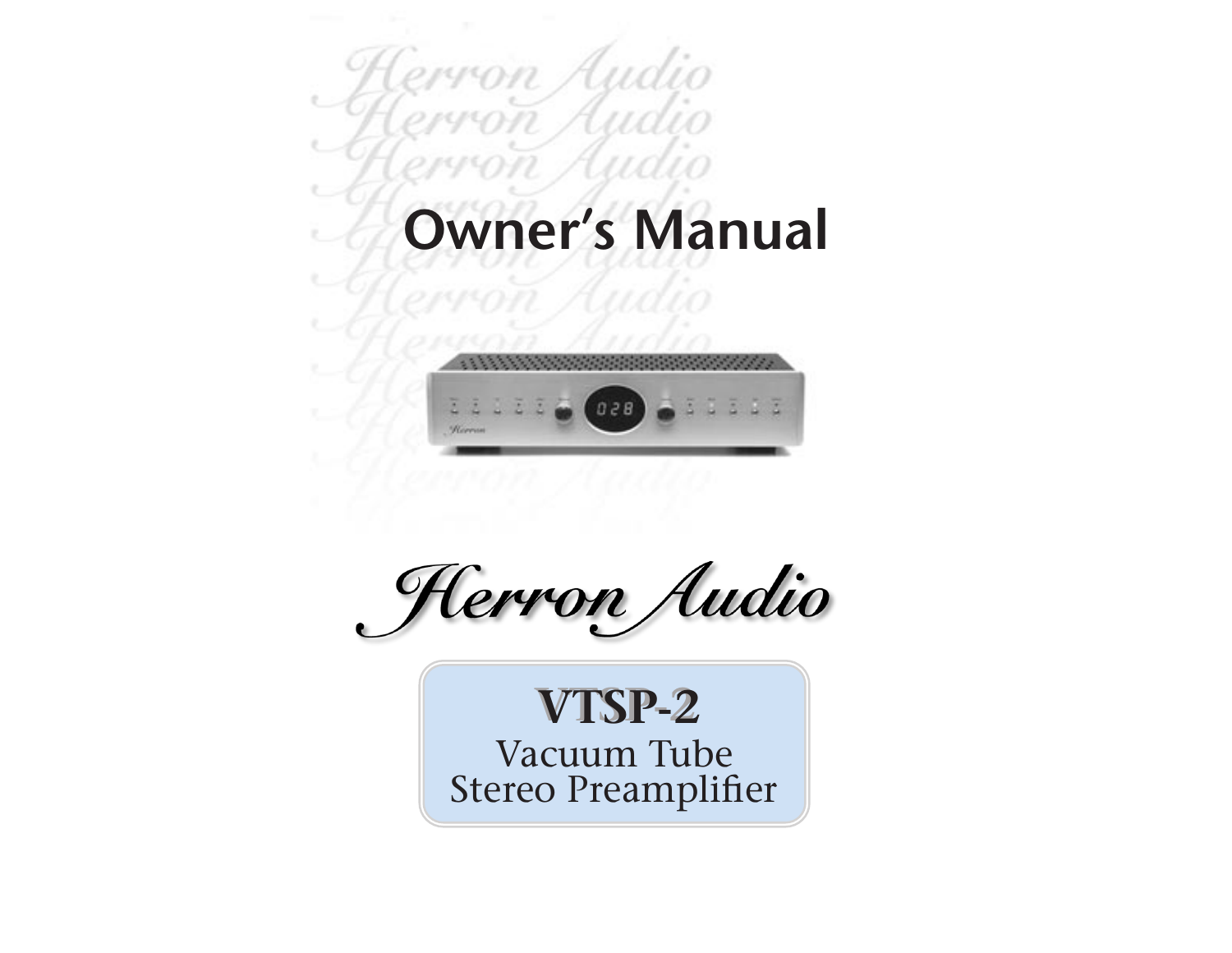# **Table of Contents**

| Introduction                      | 1  |
|-----------------------------------|----|
| <b>Features</b>                   | 2  |
| <b>Design Considerations</b>      | 5  |
| <b>Front Panel Features</b>       | 6  |
| Remote Control                    | 8  |
| <b>Rear Panel Features</b>        | 9  |
| <b>Installation and Operation</b> | 11 |
| <b>Changing Tubes</b>             | 13 |
| <b>Technical Specifications</b>   | 14 |
|                                   |    |

©2004 Herron AudioDivision of Herron Engineering, Inc. 12685 Dorsett Road# 138Maryland Heights, MO 63043 (St. Louis area) 314.434.5416314.434.6629 faxwww.herronaudio.com

## **Welcome! Welcome!**

Thank you for your investment in the Herron Audio VTSP-2 Vacuum Tube Stereo Preamplifier, a milestone in high-precision audio playback equipment. The VTSP-2 is a new design, benefiting from insights gained during continuous refinement of the highly-praised and award-winning VTSP-1A. The care in engineering and manufacturing of this product anticipates a lifetime of musical enjoyment. Years of research into circuit design and component performance were applied to the development of the VTSP-2 and new implementations of components have led to a breakthrough in performance while maintaining conservative operation for extended tube life. As with all Herron Audio products, the VTSP-2 is engineered to be reliable and user friendly.

Manufacturing of the VTSP-2 is performed under the tightest of quality controls. Its limited production permits hand matching of components to the most exacting standards in the industry. Tubes are burned in, bench tested, and matched to extremely tight tolerances, both as sets within a given unit and to the original design to ensure unprecedented performance and lack of unit-to-unit variation.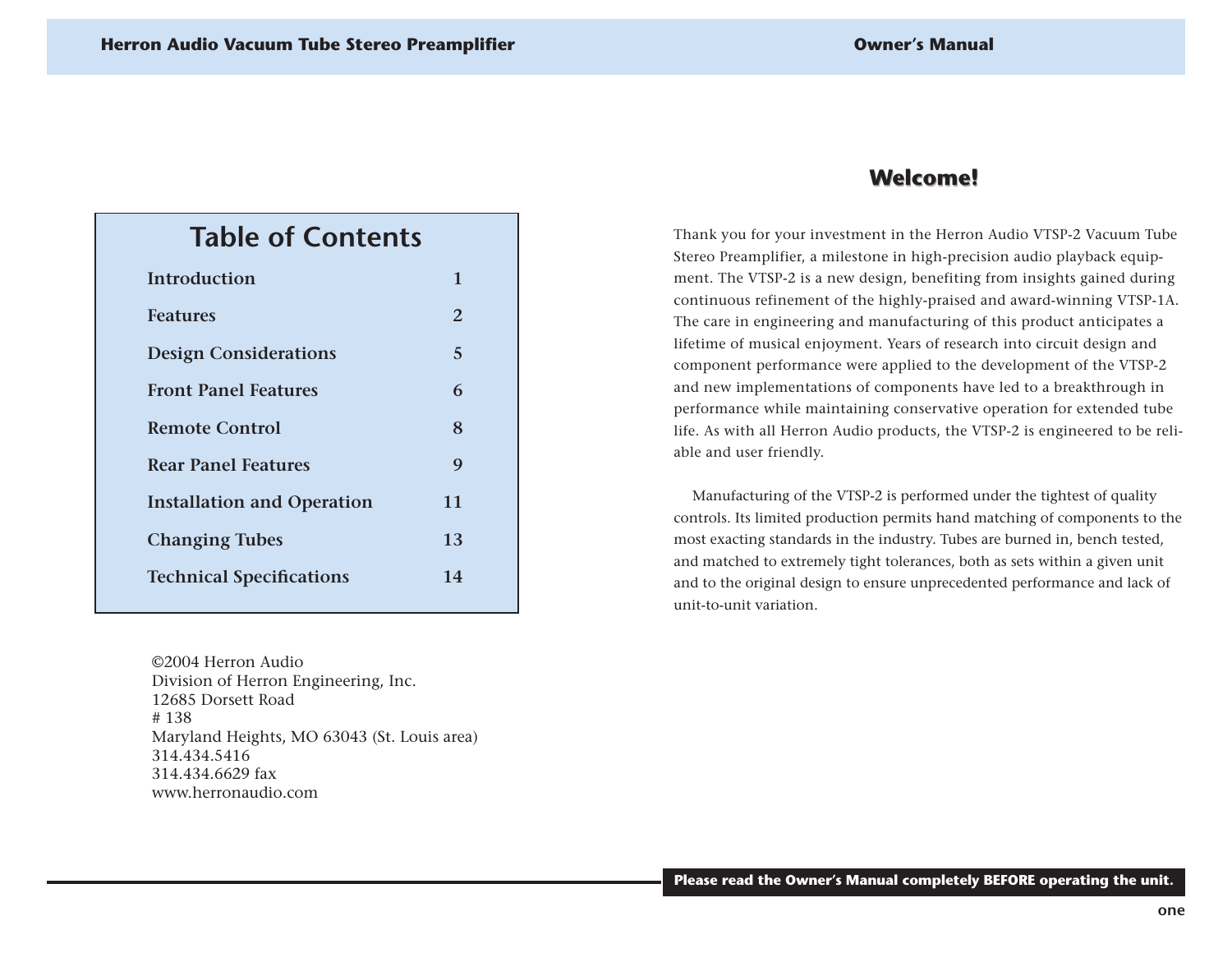## **Features Features**

The VTSP-2 incorporates an infrared remote control for convenient operation of many of the preamplifier's front-panel functions. This remote uses 38kHz modulation and detectionof this signal initiates the VTSP-2's decoder circuitry, which is otherwise dormant in order to prevent the unwanted noise usually associated with remote control circuitry. A flashing red light in the display window indicates the initiation of the remotecontrol decoding process in the VTSP-2. When the red light is off, this circuitry goes to "sleep" mode.

The VTSP-2 utilizes two extremely low distortion precision electronic stepped attenuators (one for each channel) in a fashion similar to the VTSP-1A/166, with downshifting starting at step 40 (a slight pause may be detected as the unit changes modes between steps 39 and 40). The VTSP-2 has a total of 100 volume steps, and the precise volume level is shown as three digits in the frontpanel display window. The use of electronic stepped attenuators ensures continued high-quality performance without any of the oxidation and corrosion that degrades conventional mechanical stepped attenuators and volume control potentiometer wiper contacts.

At startup, the display on the VTSP-2 goes through a lamp test, and then successively displays the model of the unit "SP2," the revision of the unit, "r01," and the time in seconds from 60 (while the filaments and high voltage are slowly brought on) until the unit automatically unmutes. The input display will show the last input in use from the last time the unit wason. When the countdown is complete the mute will be disengaged (if it was not on the last time the unit was shutdown), the function displays will indicate the last state of use, and the volume will be ramped up to a relatively low level of 10. At this point the user will be able to change the settings.

The VTSP-2 incorporates circuitry to switch the phase of the audio signal by 180 degrees for absolute polarity control. The amber **"Invert" light** on the front panel will indicate if the phase is being inverted. The phase switching circuitry of the VTSP-2 is

designed so that no coloration is added in either mode and the trueeffects of recorded phase polarity are audible in either mode. The invertmode can be controlled from both thefront panel and the remote control.

*NOTE:* When the invert mode ofthe VTSP-2 is switched, the unit automatically mutes before changing modes in order to prevent any unwanted "pops" during switching. The unit unmutes after the invert mode is changed. The process takes 0.5 seconds.

The display brightness of the VTSP-2 can be dimmed from both the remote and the front panel by pushing the **"Display" button.** Operating the "Display" button again will return the brightness to its previous setting. The blue "Display" indicator on the front panel indicates dim-display mode.

Source input selection in the VTSP-2 incorporates gold-contact sealed relays located at the input connectors, keeping the signal path length to an absolute minimum. This innovative configuration eliminates the distortion-generating wipers of conventional selectors and long runs of wire from the rear panel to the switch. An additional benefit of using

sealed relays, the contacts are not prone to corrosion, dirt, or the same kind of wear as conventional selectorswitches.

The VTSP-2 has a power-polarity switch on the back panel for reversing the power line polarity connection to the primary of the power transformer. This can be used to minimize thecapacitive reactance effects from the power line on the audio quality of the unit. This switch can be operated while listening in order to determine the best-sounding power polarity setting.

The **"Video"** input of the VTSP-2 can be placed in unity-gain mode by pressing and holding the **"Video" button** on the front panel for a few seconds. The volume display will indicate **"PAS"** on the display when the pass-through mode is initiated; only the video input will be at unity gain. Selecting any other input will shut off the pass-through mode, and the volume will return to 10.

#### **NOTE: The pass-through mode cannot be selected from theremote control.**

All of the front panel display lamps are driven from individual display latches for each element and are notmultiplexed or flashed at high speed,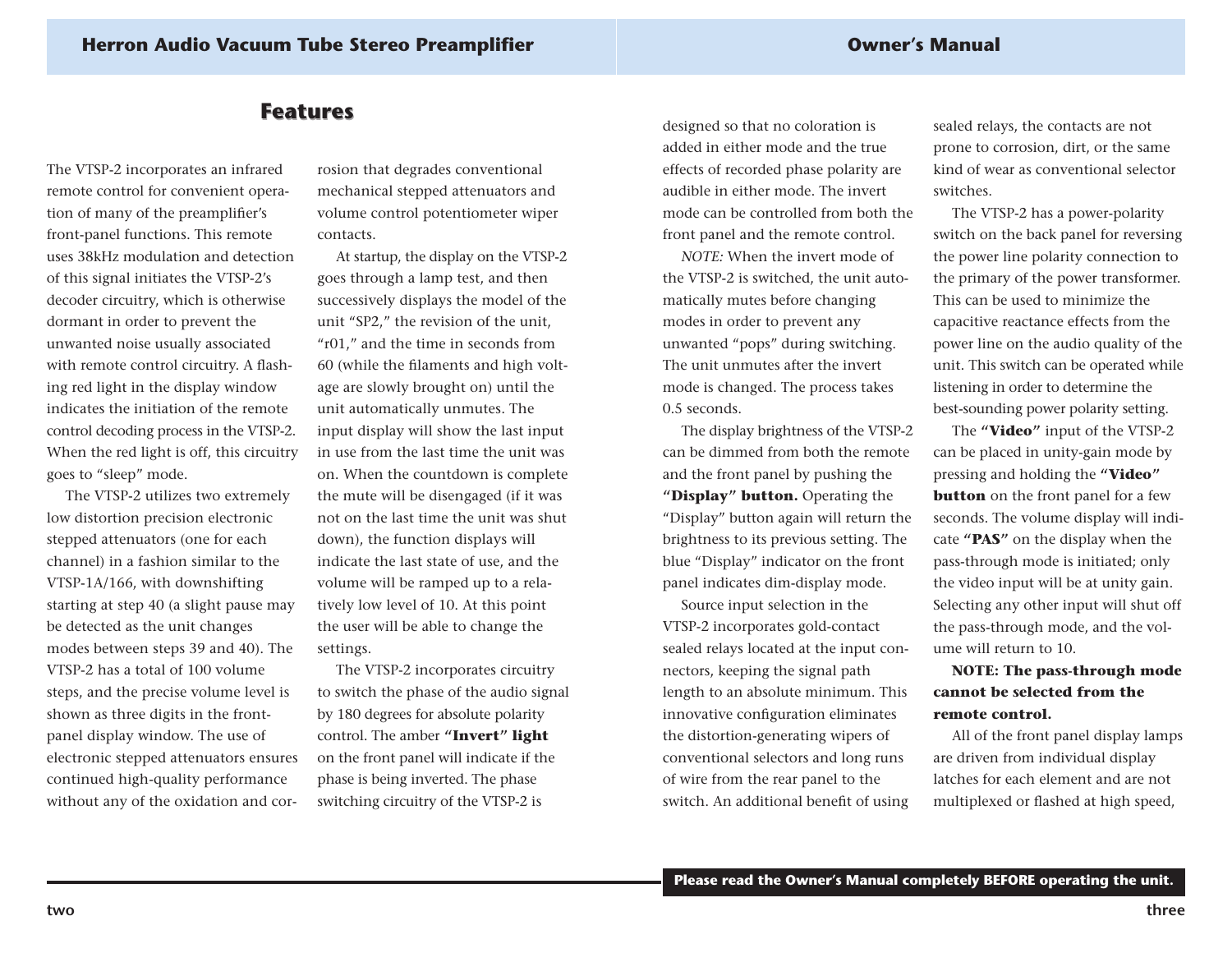### **Herron Audio Vacuum Tube Stereo Preamplifier Owner's Manual**

as is usually done to save parts and cost. The continuous lighting of each selected element of the display of the VTSP-2 prevents the electrical noise that would be generated by sequenced displays.

The VTSP-2 has an instant shutdown circuit that mutes the output upon loss of full line voltage (power loss). This feature provides protection from loud "pops" or noises from input equipment that may damage

speakers. With a power loss of more than a few seconds, the unit will totally shut down, and go through the full start-up sequence when power is restored. If the power outage is brief, the unit will mute and wait 10 to 15 seconds to unmutewhen the power is restored. This delay will allow DC signals from input components enough time to normalize so that loud "pops" will be minimized.

## **Design Considerations Design Considerations**

- Multifunction remote control
- Volume level display (0 100)
- Unity gain pass-through function—initiated by holding video button
- Non-multiplexed display, eliminating radio and audio interference
- Switchable absolute polarity
- 100-step electronic volume control system with precision tracking and low distortion
- Full-range, infinite-resolution indirect signal path balance control
- Stereo/mono switch
- Mute control
- Display brightness control
- Tape out/in loop
- Low noise design
- High input-signal capacity without overload
- Automatic muting at startup and shutdown
- Gold plated, Teflon-insulated RCA connectors
- Handpicked components for accurate response and consistent unit-to-unit quality
- Reversing power line (AC) polarity switch for minimizing line-to-chassis reactive currents and noise pickup
- Each unit is given an extensive burn-in, including rigorous bench and listening tests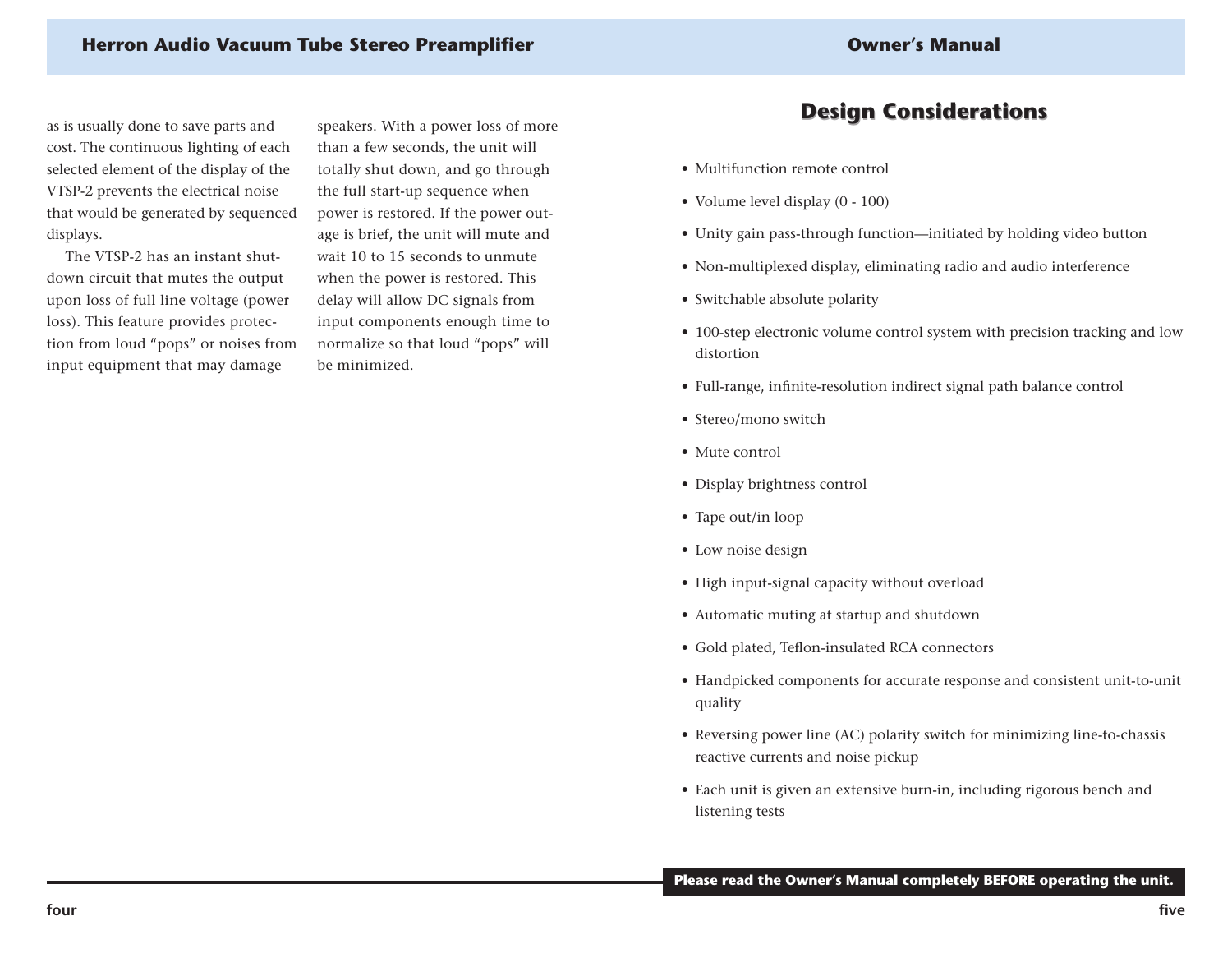## **Front Panel Features Front Panel Features**



Three-digit volume level display in the display window at the center of the front panel indicates the volume level (0 to 100) and the parameters of the unit during start-up. It also indicates **"PAS"** during pass-through mode.

The selected input is indicated by the blue lights on the left side of the front panel.

These inputs are:

- **• Phono**
- **• Aux**
- **• CD**
- **• Tuner**
- **• Video**

The **tape input** (loop) indicator is on the right side of the front panel.

These inputs can be selected from either the front panel or the remote control after the unit has gone through the start-up sequence.

The **balance control** provides a full range of adjustment for relative balance between the right and left channels. In the centered position, each channel is equal in signal sensitivity. Rotating the balance control in the clockwise direction (to the right) decreases the volume in the left channel relative to the right channel. Rotating the balance control in a counter-clockwise direction(to the left) decreases the volume in the right channel relative to the left. In the fully clockwise or counterclockwise position, the left or right channel respectively will be muted. Normal operation is provided when the balance control is in the centered position. The **"Balance" knob** operates an infinitely variable control that is barely in the circuit at center position.

**NOTE: The balance controlcannot be operated from the remote.**

The **"Volume" knob** operates a stepped encoder. Rotating the volume knob to the right increases the volume level, or to the left to decrease the volume level. The level is displayed from 0 to 100 in the display window. The volume can also be controlled from the remote control.

NOTE: Since the volume control isa stepped attenuator the individual steps of the volume control as it is raised or lowered may produce "clicks" for a short period after the unit, or input device has been turned on. This will be most noticeablebetween steps 39 and 40. These "clicks" are the result of a D.C. voltage at the input of the unit causing instantaneous D.C. level shifts as thevolume control steps up or down. This condition will usually subside after a few minutes as the D.C. level at the input from the source component dissipates.

The **red "Mute" light** indicates that the preamplifier is in mute mode and no signal will pass through the unit. During mute, the stepped attenuators are set to zero level and the output is shorted by a relay. The mute mode can be initiated or disengaged

from the front panel or the remote control.

The **orange "Mono" light** indicates that the preamplifier is in monaural mode. In mono mode, the unit mixes the left and right signals to monaural so that the signals coming from the left and right channels are the same. Mono mode can be initiatedor disengaged from the front panel or the remote control.

The **amber "Invert" light** indicates that the preamplifier is in phase-inverting mode. The invert mode reverses the absolute phase of both channels. The invert mode canbe initiated or disengaged from the front panel or the remote control.

The **amber "Tape" light** indicates that the tape input has been selected. The tape input allows the user to loop the selected input (source) signal out from the tape output through a tape machine or other processor, and listen to the signal coming back into the tape input. The tape input mode can be initiated or disengaged from the front panel or the remote control.

The **blue "Display" light** indicates that the front panel displays are in dim mode. The display mode can be initiated or disengaged from the front panel or the remote control.

**Please read the Owner's Manual completely BEFORE operating the unit.**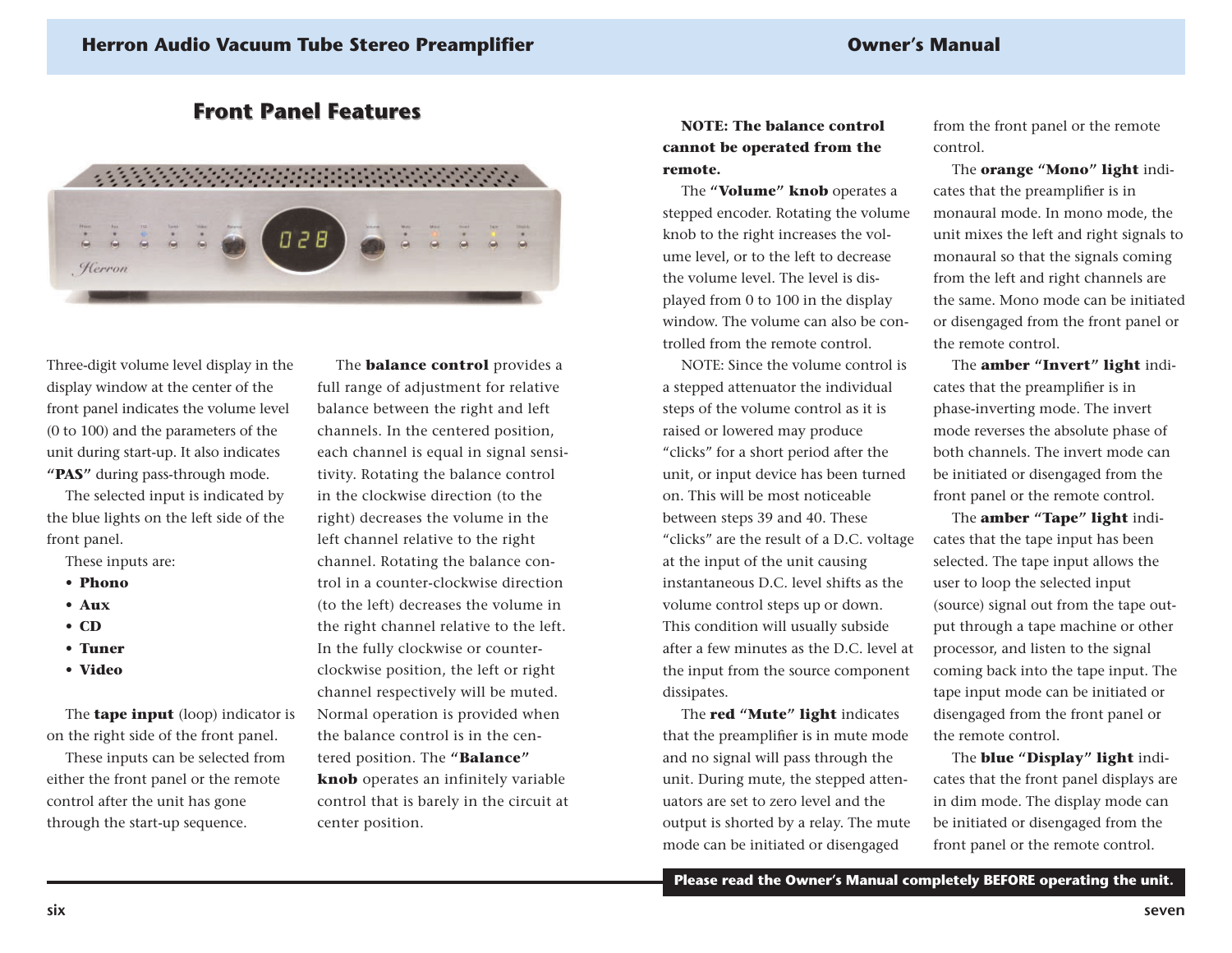## **The Remote Control The remote Control**

Remote control functions:

- Input Selection
- Absolute Polarity
- Display Brightness
- Volume, Mute, and Mono/Stereo

The remote control is laid out in afashion similar to the front panel of the VTSP-2.

The input controls on the left side (top to bottom) are in the following order:

- **• Phono**
- **• Aux**
- **• CD**
- **• Tuner**
- **• Video**

The volume is controlled with thetwo white buttons at the top center of the remote. The **V**- button on the left decreases the volume. The **V**button on the right increases the volume.

The controls on the right side of the remote (top to bottom) are in the same order as the front panel:

- **• Mute**
- **Mono**
- **• Invert**
- **• Tape**
- **• Display**



**NOTE: The balance control cannot be operated from the remote control.**

The remote control will only control the unit if the top of the remote is pointed toward the display window of the VTSP-2. The remote control uses 2CR2025 3-volt lithium batteries.

> NOTE: the + indicator on the batteries must be facing the back side of the remote. Installing the batteries in the wrong direction may damage the remote control.

## **Rear Panel Features Rear Panel Features**



The rear panel was designed for flexibility and ease of access to lessfrequently used functions. The highprecision RCA input jacks are gold-plated to minimize signaldegrading corrosion. The special Teflon insulation material in the RCA connectors maintains purity of the signal from the input cable into the unit.

#### **Power Connection**

An IEC power cord connector is provided for attaching either the factory-provided power cord or another chosen by the user.

#### **Power Switch**

When the unit's POWER switch isplaced in the on ("1") position, the unit is powered up. At power up, the unit is automatically muted until full operational capabilities are reached

and the voltages are stable at the tubes. When the switch is moved tothe off position, the unit is automatically muted and powered down.

#### **Power Line Polarity Switch**

This switch selects the power-line polarity. AC line polarity may affect performance. The following is the recommended procedure for determining the best operation:

- With the mute engaged set the power line polarity switch to the "A" position then disengage the mute.
- Set the volume control to thedesired level and listen closely to the quality of the reproduction. This will be used as a baseline fordetermining AC polarity.
- Engage the mute function and change the AC polarity of the preamplifier by switching the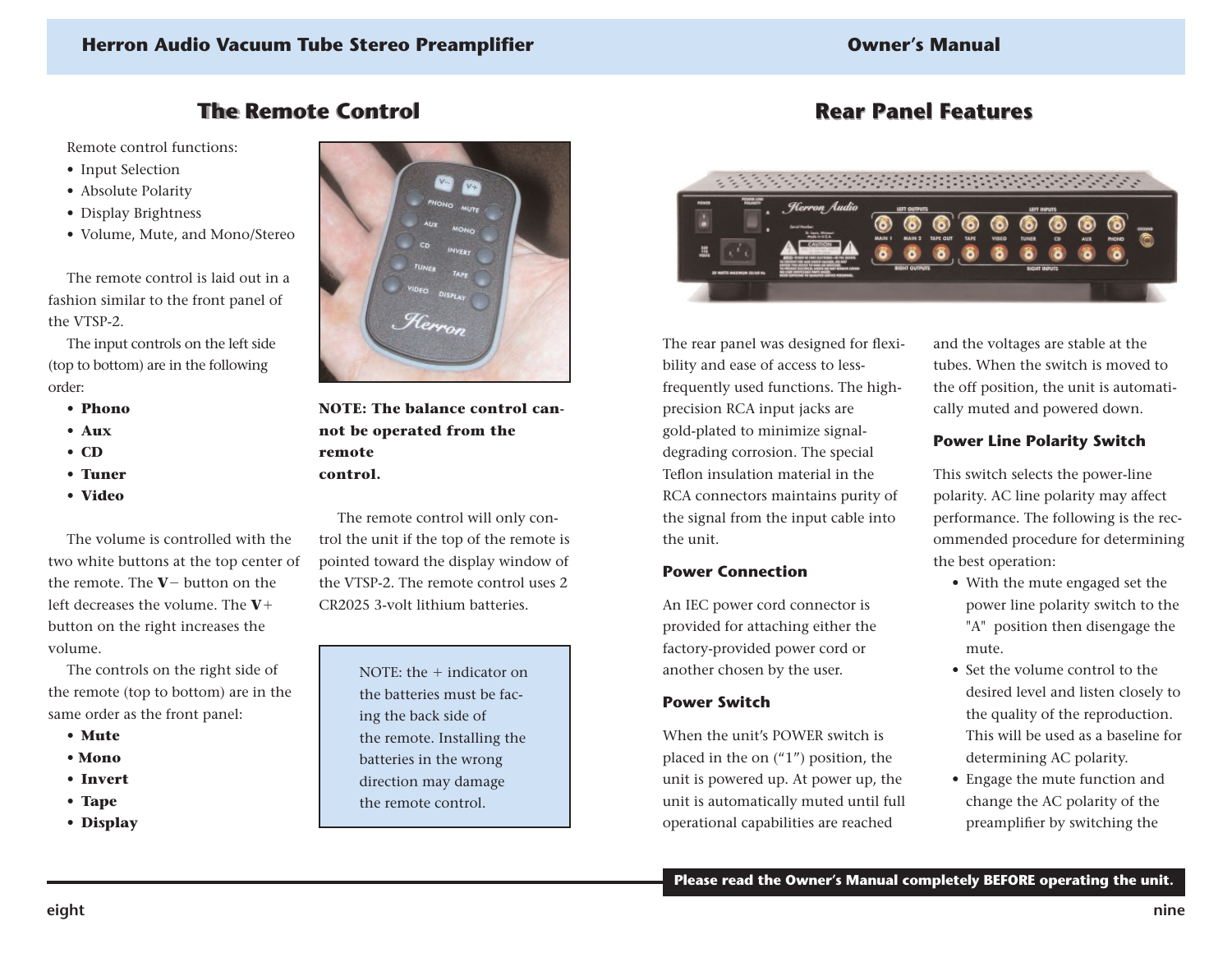power line polarity switch to the "B" position then disengage the mute for listening. Repeat the process, listening to the same source.

• Place the AC polarity switch in the position that sounds best. It may be necessary to change the AC polarity if you make other equipment or power connection changes in your audio system.

Note: The AC polarity switch should only be operated with the unit muted.

#### **Inputs**

The inputs are grouped by channel: the upper bank contains the leftchannel inputs, the lower contains the right-channel inputs. The left/right input pairs are arranged vertically. The input pairs are arranged on the back in the same order as onthe front panel and remote (with the

exception of the tape loop input).

RCA input plugs should be inserted firmly into the input jacks while the unit is powered down. Any individual ground-bleed connections should be connected to the gold ground lug located near the end of the banks ofinput jacks.

#### **Outputs**

There are two types of outputs in the VTSP-2. The main outputs are intended for connection to highquality power amplifiers or a multichannel electronic crossover. Twopairs of main outputs are provided so that users may distribute the audio signal to multiple amplifiers. The tape outputs are provided to allow monitoring of the selected audio signal after the input relays. The signal from the tape output corresponds to the input chosen by the user and displayed on the front panel.

## **Installation and Operation Installation and Operation**

Operation of the Herron VTSP-2 stereo preamplifier is straightforward. As with any fine audio component, careful setup and integration into one's system is important for optimum performance, safety, and reliability. Please read through the following setup instructions completely prior to operating the unit.

#### **Procedure**

**1.** Position the unit in a **wellventilated** area on a firm, stable surface, away from equipment that generates alternating magnetic fields such as motors, transformers, etc. Magnetic fields of this type can introduce hum into the signal path.

**Good ventilation is important in order to prevent overheating of the unit. Excess heat will shortenthe life of the unit.**

**2.** Connect the signal cables from the source components (CD, phono preamplifier, VCR, tuner, etc.) to the VTSP-2's rear panel jacks, left-to-left

and right-to-right. Connect any ground bleed wires to the ground connector of the phono preamplifier.

- **3.** Plug the amplifier and tape recorder input cables into the corresponding outputs, left-toleft and right-to-right.
- **4.** Plug the power cord into the IEC socket. Make sure it isfirmly seated prior to inserting the plug into an AC outlet.
- **5.** Plug the power cord into a 115-volt (U.S. spec units) AC outlet.
- **6.** Power up the source components.
- **7.** Power up the VTSP-2 by switching on the power switch.
- **8.** Once the VTSP-2 is powered up and operating, power up the downstream amplifier(s) and crossover, if any, as recommended by their manufacturers.
- **9.** With the Volume control inthe lowest position, gradually increase the gain until the desired level is reached.
- **10.** When the listening session is complete, it is suggested, but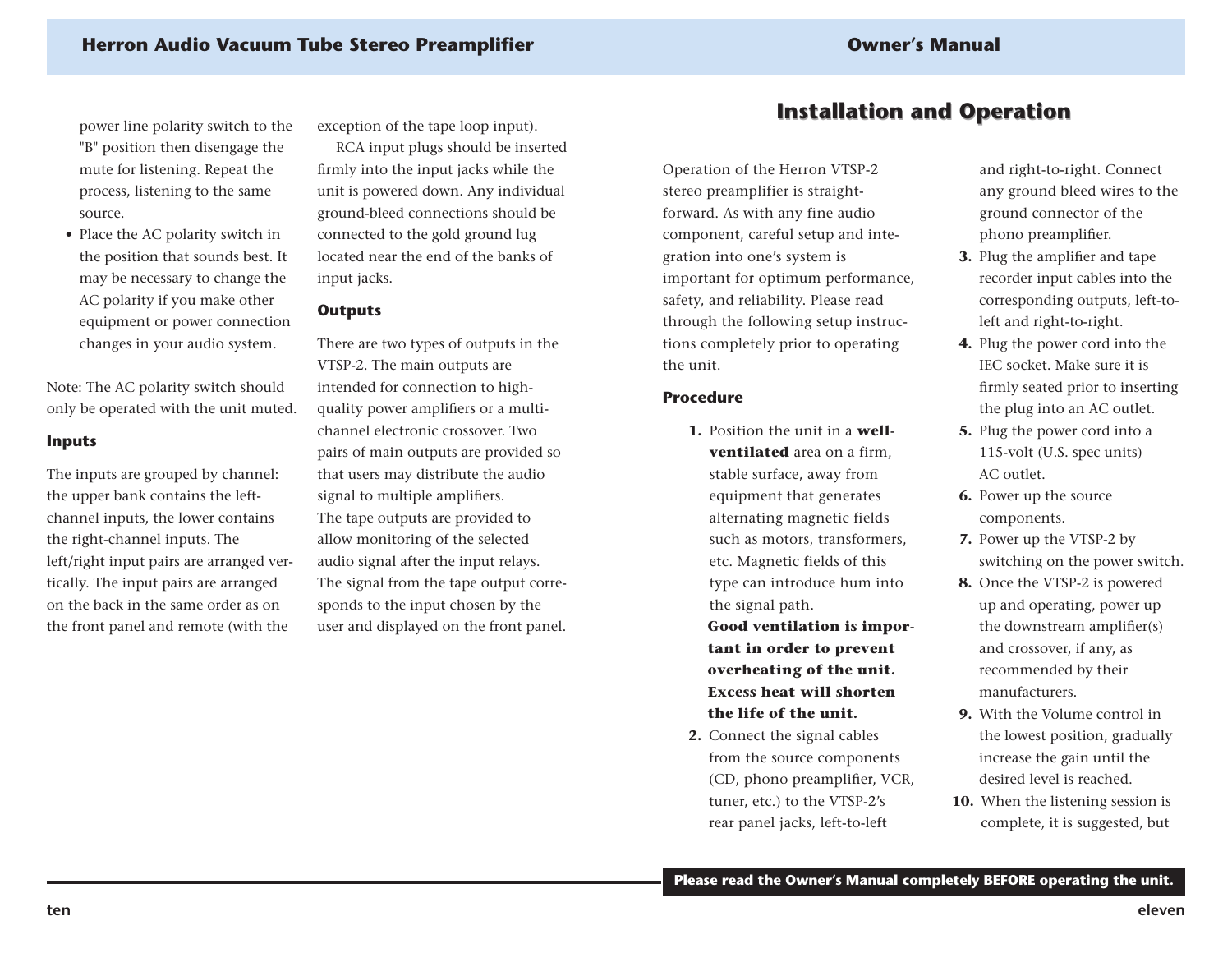not required, that the VTSP-2 be powered down after the crossover, amplifiers, and tape recorder, and before the source components.

#### **Power Requirements**

It is recommended that the VTSP-2stereo preamplifier be connected to the same power source (dedicated circuit) as the other source components (phono stage, turntable, CD player, SACD player, etc.) and power amplifiers in the audio system. This will reduce the component-to-component differential RFI (radio frequency interference) level that will be required to be conducted by the audio interconnects, which are a very important part of the audio chain. RFI can addbrightness and lack of clarity to an audio system.

With the higher definition and detail available through the VTSP-2, careful attention to the setup of other components will yield significant benefits. There may also be considerable gains from the upgrade of existing electronics.

We recommend the use of highquality interconnecting cables between the source components and the VTSP-2, and between the VTSP-2 and components downstream of it (the power amplifiers and speakers).

Due to the increased definition ofdetail, it may be necessary to make minor adjustments in speaker position or active crossover settings to optimize their performance. We have determined that minor time alignment changes in a setup can produce major advances in the overall quality of the reproduced signal, bringing the listener closer to the original performance.

## **Changing Tubes Changing Tubes**

We do not recommend changing tube brands for the purposes of "improving sonic performance." Tubes of even the same part number (6922 in the case of the VTSP-2) from different manufacturers anddifferent production lots generally vary considerably in many operating parameters. The Herron VTSP-2 stereo preamplifier has been optimized for the tubes that weresupplied by the factory. The original tubes should provide many years of good performance due to the design's conservative plate voltage and current operating requirements. If replacement tubes are required, Herron Audio recommends the useof our factory-matched sets of tubes. These tubes have been selected fortheir superior performance.

All 6 tubes in the Herron VTSP-2are of the type 6922.

| 6922<br>6922 | 6922<br>V4<br>6922 |  |
|--------------|--------------------|--|
| V2           | V5                 |  |
| 6922<br>13   | 6922<br>.<br>V6    |  |

If access to the interior of the preamplifier is necessary, be sure to install the grounding lug under the top screw at the rear of the chassis when reinstalling the cover.

When changing tubes, the VTSP-2 should be unplugged and left off for a minimum of 30 minutes prior to opening the unit, to insure that hazardous voltages in the power supply have time to discharge.

#### *CAUTION CAUTION CAUTION CAUTION CAUTION CAUTION*

When changing tubes, the VTSP-2 should be unplugged and left off for a minimum of 30 minutes prior to opening the unit to insure that hazardous voltages in the power supply have time to discharge before entering the unit.